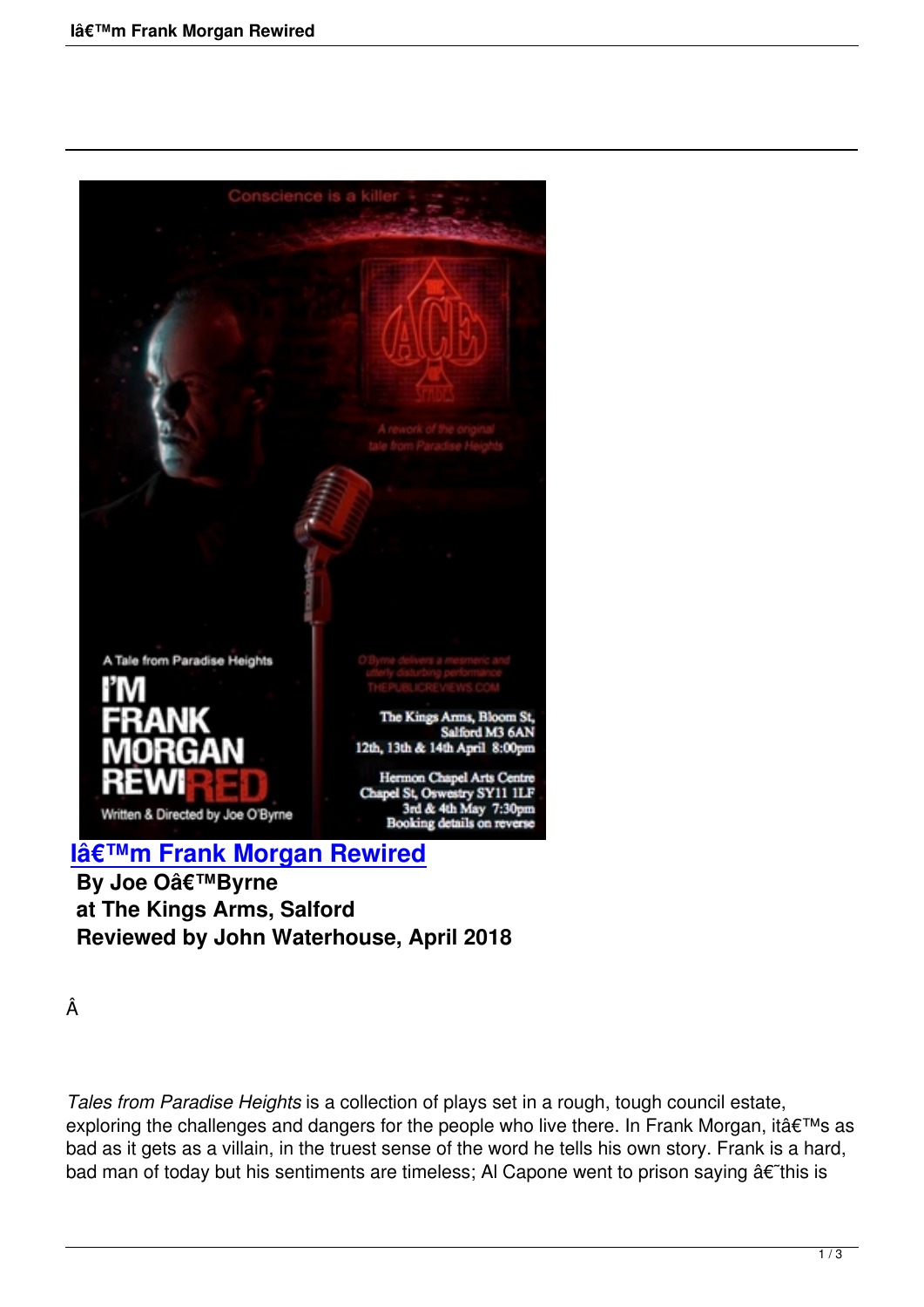what I get for giving people a good time!' and the Kray Twins thought the same thing, seeing themselves as benefactors.

## Â

Frank Morgan is unrepentant and even proud of his litany of violence, fear and extortion but behind all his self-justifications, some interesting questions are raised.

Â

The setting for the play is ideal; a grubby, run-down club, appropriately called  $\hat{a}\epsilon$ The Ace of Spades' (the death card). Right at the start, Frank opens his coat to reveal a blood-soaked shirt as he ominously pulls a hammer out of a pocket and places it on a table. This is a particular hard world, which so many of us are thankfully never forced to confront but which for many others is everyday life. Having put his cards on the table, interspersed with drinking from a bottle, we see a very credible character unfold. Perhaps annoyingly, he has a certain charisma and clearly has thought a lot about his own world, suggesting the people like himself are the result of an over-stretched police force in areas the rest of society does not want to know about. Frank goes further to stress that without his sort creating a kind of order, there would be complete anarchy. If you don't agree with Frank's solutions, as surely very few would, you are left pondering would you, given the chance, resolve the issues in the country a€™s most deprived areas.

Â

*Iâ€<sup>™</sup>m Frank Morgan Rewired* is an updated version of a play first performed in 1999, and writer **Joe Oâ€<sup>™</sup>Byrne** has adapted the script to take account of current issues. This is a real tour-de-force, with Joe on stage for over two hours as he takes us through the inner workings of Frank Morgan's world. It is a full ranging performance, showing Frank in his most aggressive and funniest moods, and there are precious few vestiges of any hope in his world, short of only the hardest and nastier controlling the roost.